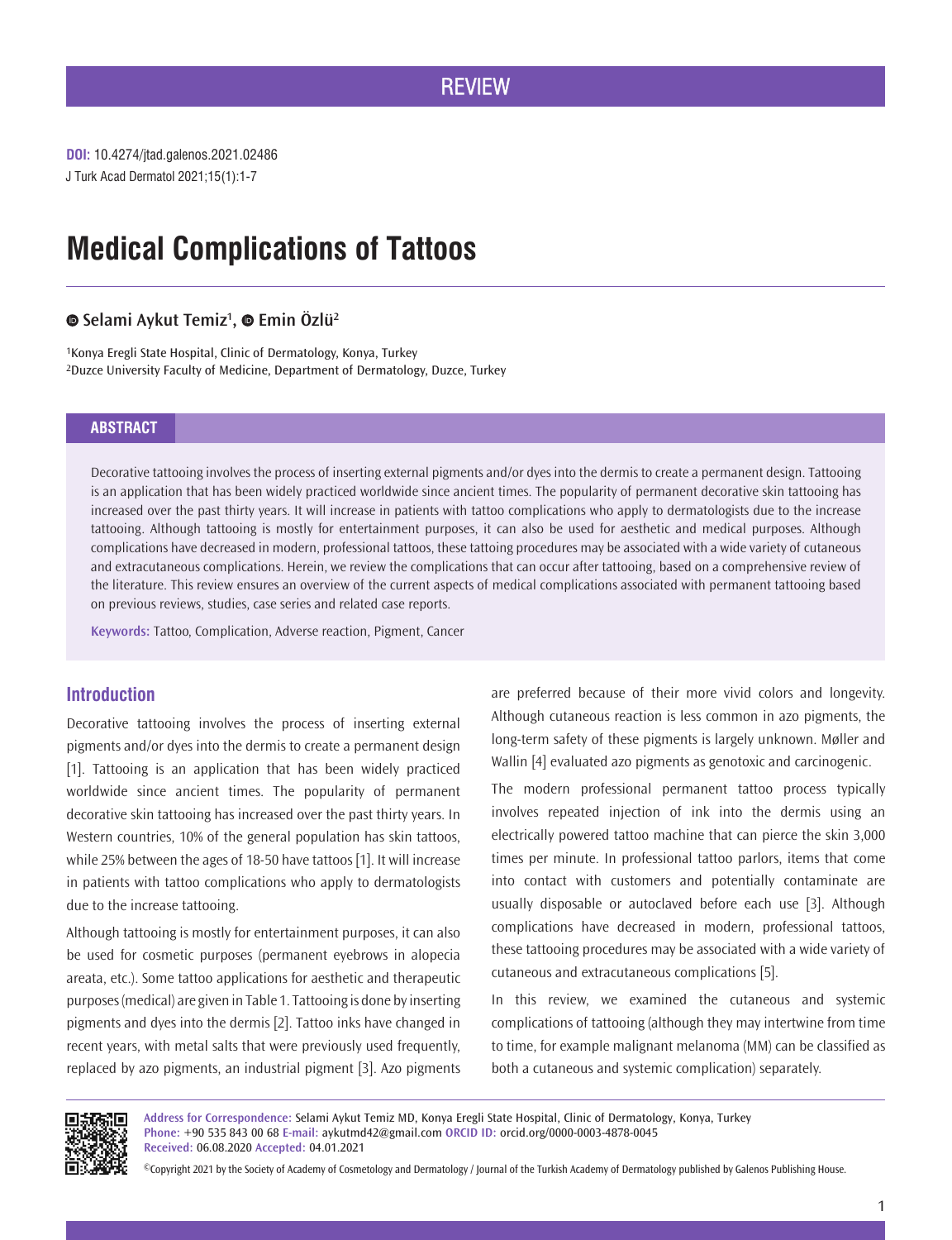## **1. Cutaneous Complications of Tattooing**

The frequency of cutaneous complications related to tattooing is not clearly known. There are studies reporting the prevalence of complications between 2% and 43% [6,7,8]. In a survey conducted with tattooed people, it was found that 42.6% complained about their tattoos. The three most common of these complaints are; wax and waning swelling (57%), transient itching (45.7%) and swelling after sun exposure (23%) [8]. However, it may not be the right approach to evaluate all these complaints as pathological. We think the same that this type of cutaneous complaints should not be considered as a complication since it is an expected side effect in many tattoos.

There is no single classification of post-tattoo cutaneous complications and they have been classified in various ways in the literature. For example, they can be classified according to their clinical pathology (infection, hypersensitivity, etc.) as well as acute and chronic reactions [1]. In this review, we tried to classify cutaneous reactions according to their clinical types. In Table 2, we classified all post-tattoo cutaneous reactions in the literature.

#### **Pyogenic Cutaneous Infections**

Local disinfectants are generally not applied during tattooing, so failure to follow asepsis rules during or after the tattoo session increases the risk of infection [1]. After tattooing, acute superficial and deep pyogenic infections (folliculitis, acne varioliformis, impetigo, furunculosis, ecthyma, erysipelas, cellulitis, etc.) may occur [9]. Cutaneous pyogenic infections generally develop in association with *Staphylococcus aureus, Streptococcus pyogenes, Corynebacterium, Pseudomonas, Clostridium* and *Klebsiella* can be detected as causative agents. Such complications can be reduced with hygiene measures and modern aseptic tattooing techniques. However, tattooing procedures that do not comply with hygiene and

asepsis rules can lead to dramatic consequences that can progress to deep cutaneous abscesses and necrotizing fasciitis [9]. Cutaneous pyogenic infections usually develop within days to weeks after the tattooing procedure. The management of post-tattoo pyogenic infections is not different from any other pyogenic infections.

Although serious and deep cutaneous infections have decreased significantly with modern tattooing methods, several serious cases of polybacterial cellulitis, necrotizing fasciitis and septicemia have recently been reported from New Zealand [10]. It is observed that such serious infections are generally not complied with the acepsis conditions and especially in traditional tattooing. Immunosuppressive patients are more inclined to such serious cutaneous infections. Tendas et al. [11] reported the fatal case of a 26-year-old man with a history of acute myeloid leukemia developing a large skin ulcer after tattooing. Before the tattooing procedure, the medical and drug history of the patients must be questioned.

## **Viral Cutaneous Infections**

Viral contamination during tattooing is thought to be due to the presence of viral pathogens in the tattoo ink and tattoo needle [12]. Cutaneous viral infections due to human papilloma virus, herpes simplex virus and pox virus (molloscum contaginosum etc.) have been reported association with tattooing [2,12].

#### **Fungal Cutaneous Infections**

Fungal contamination during tattooing is thought to be due to the presence of fungal pathogens in the tattoo needle. Cases of superficial tinea infection infected with trichophyton rubrum and epidermophyton floccosum have been reported association with tattooing [2,13]. It has also been defined as a tattoo complication in a case of zygomycosis, which is a rare mycotic infection [14].

| Table 1. Tattoo applications for aesthetic and therapeutic purposes (medical) |                                                                                                                       |  |
|-------------------------------------------------------------------------------|-----------------------------------------------------------------------------------------------------------------------|--|
| <b>Medical situations</b>                                                     | The purpose of tattoo usage                                                                                           |  |
| Patients receiving cancer radiotherapy                                        | It can be used to properly align the radiotherapy treatment areas                                                     |  |
| Patients undergoing endoscopic surgery                                        | It can be used to mark surgical intervention areas in patients before<br>endoscopic gastrointestinal surgery          |  |
| Tattooing for medical alert purposes                                          | - Diabetic patients using insulin<br>- Patients with allergies and anaphylaxis<br>- Patients with Alzheimer's disease |  |
| Patients with corneal pathology                                               | It can be used for monitoring corneal pathology                                                                       |  |
| Patients with reconstructive breast surgery                                   | It can be used three-dimensional tattooing of the areola and nipple after<br>surgery                                  |  |
| Patients with alopecia                                                        | It can be used to camouflage the areas with hair loss (especially<br>evebrows)                                        |  |
| Patients with vitiligo                                                        | It can be used to camouflage areas with pigment loss                                                                  |  |
| Patients with hemangioma, Klippel-trenaunay or weber syndrome                 | It can be used to camouflage areas with vascular pathology                                                            |  |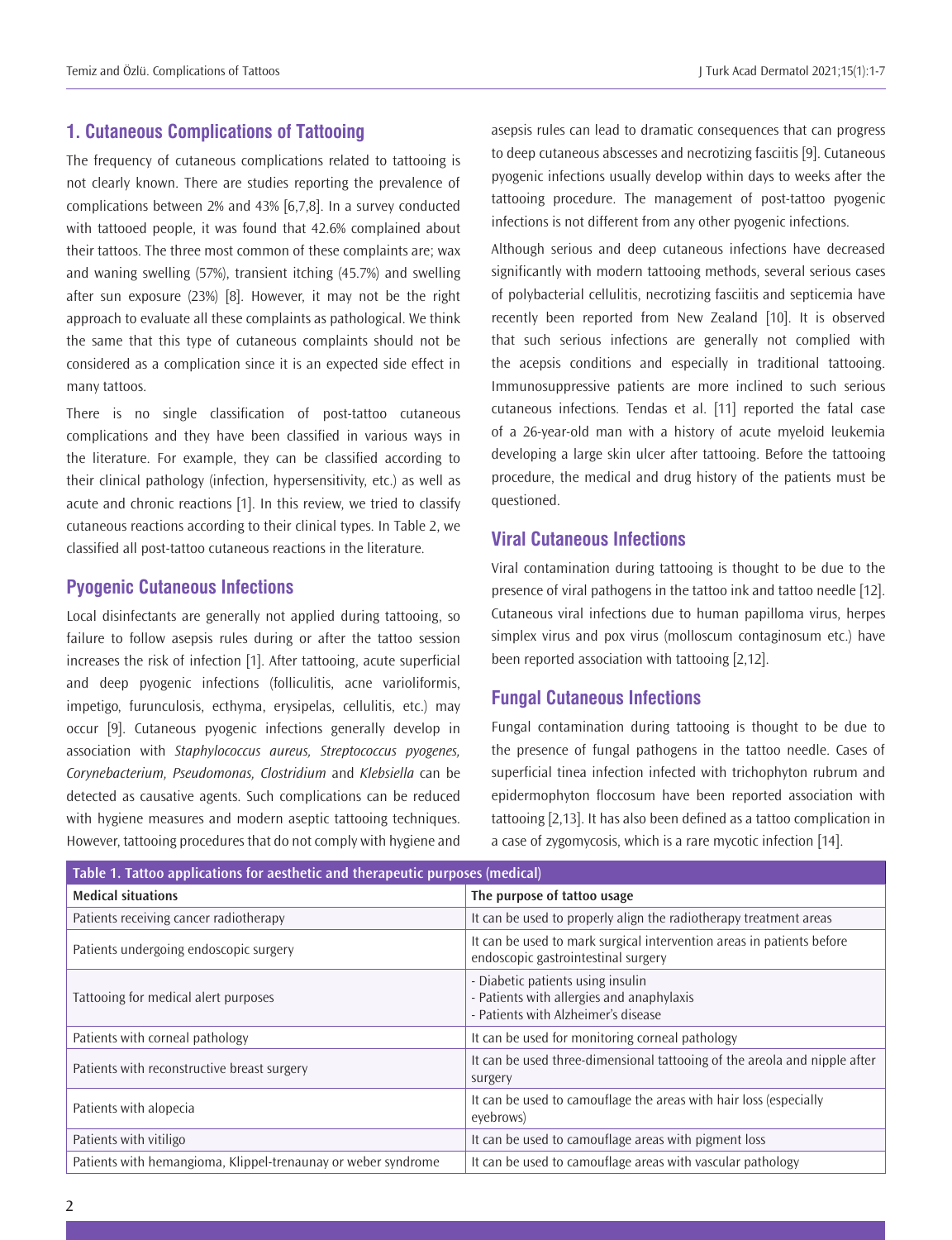#### **Mycobacterial Cutaneous Infections**

Mycobacterial agents are common in nature and are highly resistant to disinfection methods [15]. Tattoo ink is a usual suspect in terms of growth and contamination of mycobacterial infectious agents [3]. Cases of cutaneous tuberculosis (tuberculosis verrucosa cutis, primary inoculation tuberculosis, lupus vulgaris, scrofuloderma), atypical mycobacterial infections and leprosy have been reported association with tattooing in the literature [3,15,16,17,18].

| Table 2. The post-tattoo cutaneous complications |                                                                                                                                                                                                                                                                                                                                                                                                                                                                                        |  |
|--------------------------------------------------|----------------------------------------------------------------------------------------------------------------------------------------------------------------------------------------------------------------------------------------------------------------------------------------------------------------------------------------------------------------------------------------------------------------------------------------------------------------------------------------|--|
| Cutaneous<br>infections                          | <b>Pyogenic infections</b><br>- Impetigo contagiosa<br>- Acne varioliformis<br>- Ecthyma<br>- Erysipelas<br>- Cellulitis<br><b>Viral infections</b><br>- Verruca vulgaris<br>- Herpes simplex virus infections<br>- Molluscumcontagiosum<br><b>Fungal infections</b><br>- Superficial tinea infections<br>- Zygomycosis<br><b>Mycobacterial infections</b><br>- Tuberculosis verrucosa cutis<br>- Atypical mycobacterial infections<br>- Primary inoculation tuberculosis<br>- Leprosy |  |
| <b>Allergic disorders</b>                        | Allergic dermatitis<br>Urticaria<br>Photoallergic reaction                                                                                                                                                                                                                                                                                                                                                                                                                             |  |
| Granulomas                                       | Sarcoid granulomas<br>Allergic granulomatous reactions<br>Keloid scars<br>Foreign body granulomas                                                                                                                                                                                                                                                                                                                                                                                      |  |
| Skin disease<br>localized in<br>tattooed area    | Psoriasis<br>Vitiligo<br>Lichen planus, lichen planus pemphigoides<br>Pseudolymphoma<br>Atopic dermatitis<br>Pyoderma gangrenosum<br>Darier's disease<br>Perforating dermatosis<br>Eruptive xanthomas<br>Granuloma annulare<br>Necrobiosis lipoidica<br>Miliums<br>Epidermoid cysts<br>Lichen sclerosus<br>Morphea<br>Discoid lupus erythematosus                                                                                                                                      |  |
| <b>Neoplasms</b>                                 | Basal cell carcinoma<br>Squamous cell carcinoma<br>Melanoma<br>Dermatofibroma<br>Dermatofibrosarcoma protuberans<br>Pseudoepitheliomatous hyperplasia                                                                                                                                                                                                                                                                                                                                  |  |

## **Allergic Disorders**

Hypersensitivity reactions (or allergies) to tattoo inks are the most common complications after tattooing. In addition, it is often not possible to predict and prevent these complications [5]. The biggest fear of permanent tattooing is these unpredictable allergic reactions.

## **Allergic Dermatitis**

After tattooing, the type 1 allergic reactions and anaphylaxis are very rare [19]. Usually a type 4 (delayed type) allergic reaction develops [20]. In post-tattoo care, moisturizers and dexpanthenol are often used, such as wound care [21]. Any topical agent used in post-tattoo care can cause allergic contact dermatitis [22]. Localized hypertrichosis has also been observed in some cases following this contact dermatitis in the literature [23].

#### **Urticaria**

Urticarial reactions can be triggered, especially by rubbing the blue-black tattooed areas [24]. Isolated urticaria and urticariaangioedema cases after tattoo have been reported in the literature [25,26].

## **Photoallergic Reaction**

Tattoos with yellow pigment containing cadmium sulfide are blamed for photodermatoses. In addition, cadmium sulfide can be found in minimal amounts in tattoos containing red color [2].

#### **Granulomas**

Like other exogenous materials injected into the skin, tattoo pigments can be perceived as foreign bodies for the body and cause granulomatous reactions [27]. Foreign body and sarcoid type granulomatous tattoo reactions constitute the majority of cases [3]. A definitive diagnosis by punch skin biopsy and histopathological examination is important. Because, any granulomatous reaction can be indicative of the underlying idiopathic sarcoidosis [6].

## **Sarcoid Granulomas**

Sarcoidosis is an autoinflammatory condition of unknown cause, characterized by non-caseating epithelioid granulomas that can involve the skin and internal organs [28]. Sarcoidal granulomas that can develop from scars (scar sarcoid) and can also arise secondary to foreign matter, including tattoos, have often been reported in the literature [27,29]. The relationship of sarcoidal reactions to tattoos is unique, with tattoo reactions typically presenting as papules, nodules or plaques that are usually confined to tattooed area [30]. The onset of skin lesions may develop weeks or even decades after tattooing, the red pigment being responsible most often [31]. Patients with pre-existing sarcoidosis should be advised to avoid tattooing.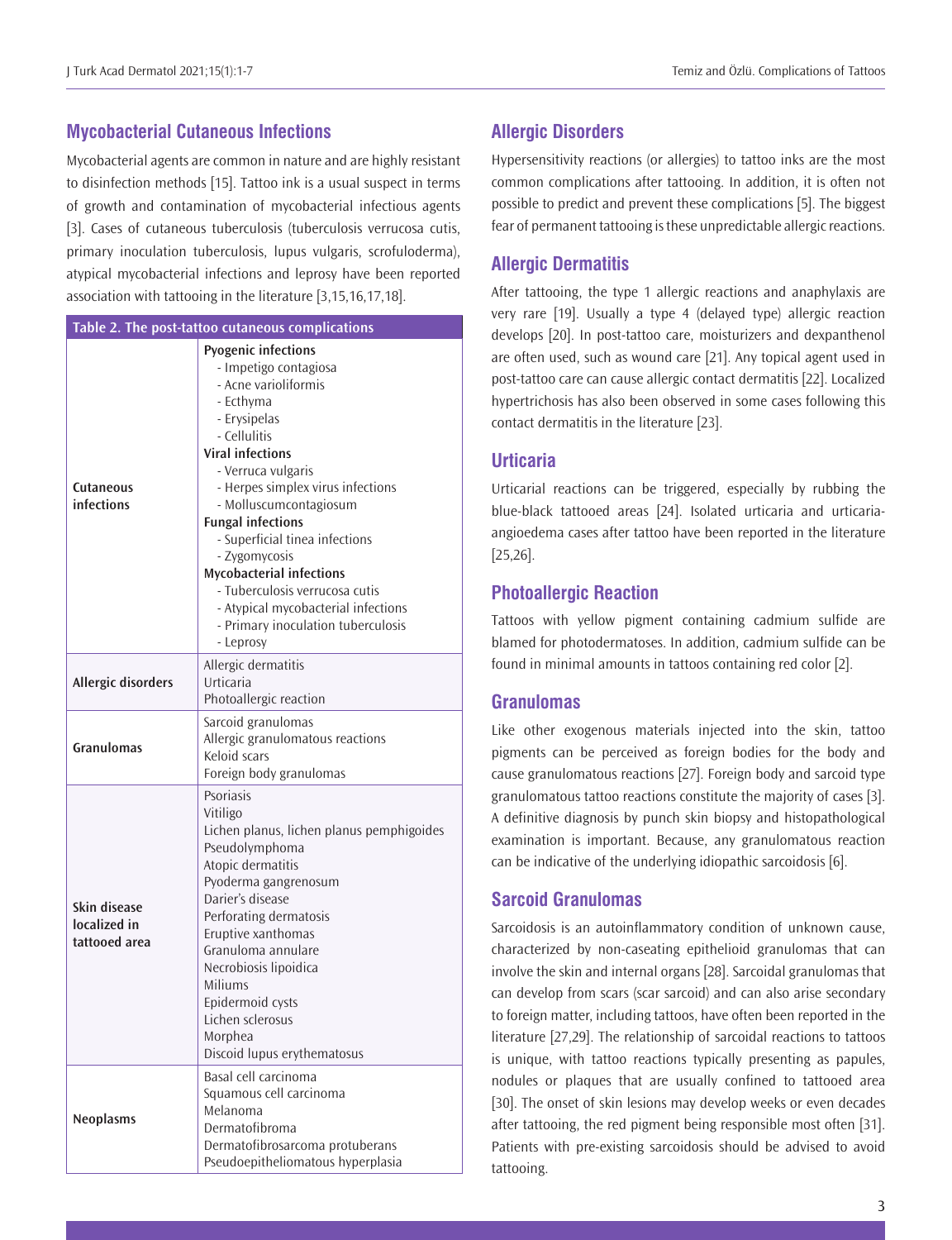#### **Allergic Granulomatous Reactions**

Allergic granulomatosis responses are difficult to treat reactions to the dye pigment of the tattoo. The most risky color pigment for this reaction is red, while the safest color pigment is black [6].

## **Keloid Scars**

Mild fibrosis is usually seen as a result of the trauma of the tattoo needle. Hypertrophic scar or keloid scar development may occur in individuals susceptible to tattoos. It is very difficult to predict this complication. This risk increases in areas such as the chest, shoulders and upper arms, and in tattoos with damaged needles or poor quality needles [32]. Nevertheless, this complication can occur in any application and any localization.

#### **Foreign Body Granulomas**

Foreign body granulomas are relatively common after tattooing and are characterized by pigment-laden foreign body-type giant cells. The first-line approach is a trial of superpotent topical steroids or intralesional corticosteroids. In most cases, the reaction can regress over time [33].

#### **Skin Disease Localized in Tattooed Area**

Dermatoses that can develop after tattooing are quite common [34]. In many skin diseases known to develop Koebner phenomenon (e.g. psoriasis, vitiligo and lichen planus etc.), post-tattoo activation and active disease development in the tattoo area can be observed [35]. Also, skin diseases with skin trauma in the etiology (e.g. pseudolymphoma, pyoderma gangrenosum, granuloma annulare, milium and epidermoid cyst etc.) can also develop after tattooing.

In the literature, psoriasis, vitiligo, lichen planus, pseudolymphoma, atopic dermatitis, pyoderma gangrenosum, Darier's disease, perforating dermatosis, eruptive xanthoma, granuloma annulare, necrobiosis lipoidica, milium, epidermoid cyst, lichen sclerosus, morphea and discoid lupus erythematosus has been reported as post-tattto skin diseases [2,5,6,34,35,36,37,38]. Patients with a history of skin disease in their medical and family history should be informed that their illness may flare before getting the tattooing. Management of skin diseases on tattoos does not differ from nontattoo skin.

Laser epilation on tattooed areas requires special attention. Much more laser burns and keloids may develop in laser hair removal procedures performed on tattooed skin than normal skin [6].

#### **Neoplasms**

The relationship between tattoo and skin malignancies is controversy. Some authors argue that this relationship is accidental, while others draw attention to the potential carcinogenic effect of tattoo ink and

argue that this relationship is not accidental [3]. When the literature is reviewed, there are many patient reports developing post-tattoo basal cell carcinoma (BCC), squamous cell carcinoma (SCC) and MM [2,3,4,5,6]. Again in reports; while BCC and MM have been reported to develop more frequently in black, dark blue or dark tattoos; SCC, keratoacanthoma and benign pseudoepitheliomatous hyperplasia have been reported to develop more frequently in red tattoos [2,3,5,6,39].

The relationship between tattoo and MM is of particular importance due to the mixing of pigmented lesions. MM cases occurring after tattooing have been reported in many times. In addition, tattooing causes difficulties in the diagnosis and treatment of MM. Tattooing complicates the clinical and dermatoscopic examination of melanocytic nevi [40]. Patients with multiple melanocytic lesions should be advised to avoid tattooing, especially patients with melanoma risk factors. Tattoo artists should be informed about patients with multiple nevi, and these patients should definitely meet with their dermatologists before tattooing.

In addition to all these negativities in melanocytic nevi, tattoos can also cause negativities in patients who have already developed melanoma. Pigment-loaded macrophages caused by tattoo pigment can be confused with metastatic melanoma in the evaluation of sentinel lymph nodes and cause unnecessary radical lymph node dissection [41].

#### **2. Systemic Complications of Tattooing**

It is not always possible to divide tattoo complications into cutaneous and systemic with a sharp margin [6]. Some complications may start cutaneous and become systemic. In the literature, all systemic complications reported after tattooing are shown in Table 3. In this

| Table 3. The post-tattoo systemic complications |                                                                                                                                          |
|-------------------------------------------------|------------------------------------------------------------------------------------------------------------------------------------------|
| <b>Systemic infections</b>                      | <b>Syphilis</b><br>Leprosy<br>Tetanus<br><b>Tuberculosis</b><br>Leishmaniasis<br>Endocarditis<br>Sepsis<br>Hepatitis B, C<br><b>AIDS</b> |
| Psychosocial<br>complications                   | Depression<br>Internalized stigma<br>Dissatisfaction                                                                                     |
| <b>Neoplasms</b>                                | Basal cell carsinoma<br>Squamous cell carcinoma<br>Melanoma<br>Lymphoma                                                                  |
| Other rare<br>complications                     | Uveitis<br>Vasculitis<br>Burning after magnetic resonance imaging                                                                        |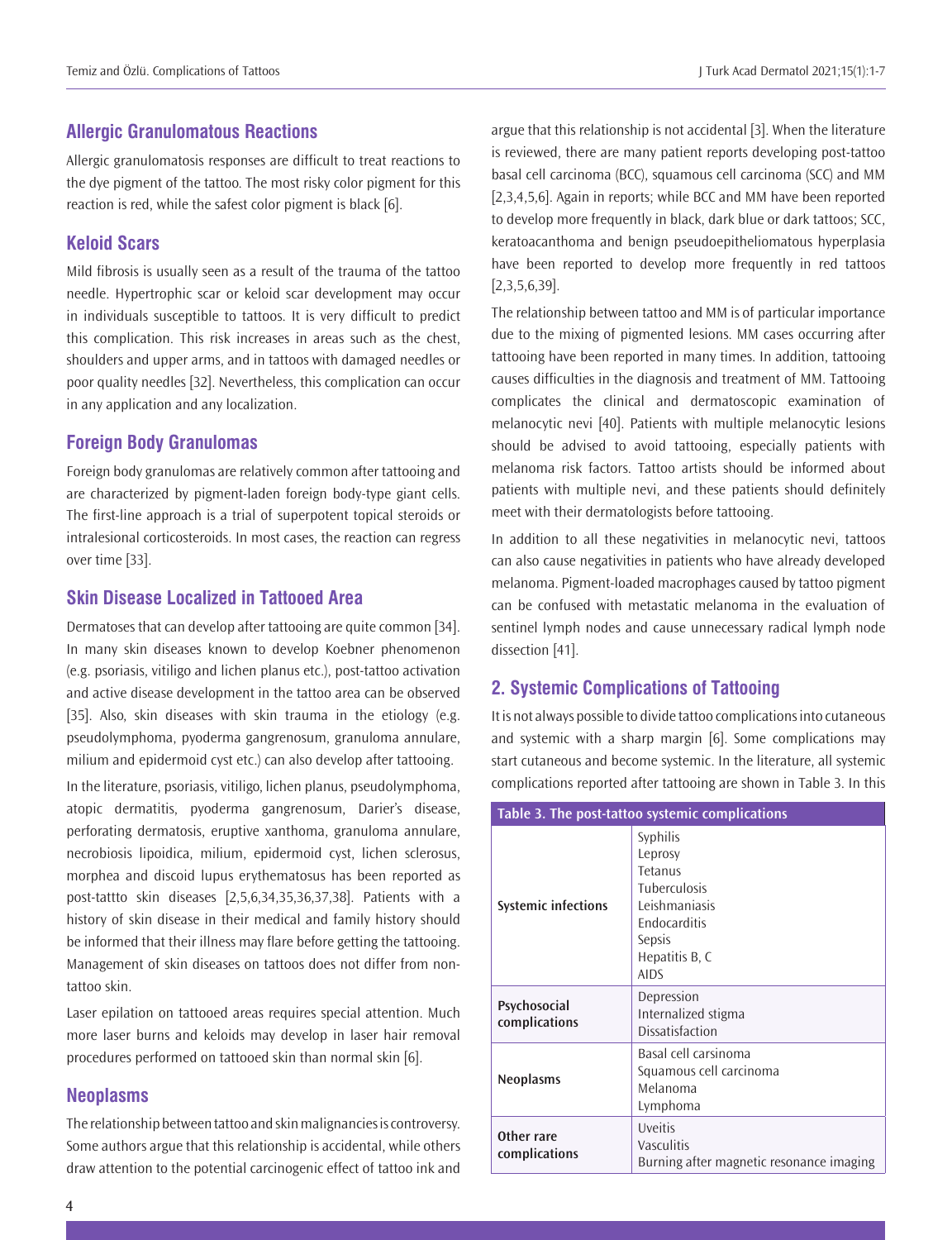part, we will only evaluate isolated systemic complications (we will not repeat what we have examined in cutaneous complications here).

In the literature, there are reported cases syphilis, leprosy, tuberculosis, leishmaniasis, endocarditis, sepsis, hepatitis C, hepatitis B and AIDS (HIV) after tattooing [2,3,5,6,42]. These systemic infections are most frequently observed in conditions where asepsis rules are not followed, such as traditional tattoos. Today, if the rules of hygiene and asepsis are followed, the material is sterilized and needles are not shared between customers, the risk of developing these infections is considered to be absent [43]. Nevertheless, cases have been reported in which these infections can develop more easily and are fatal in immunocompromised individuals despite all these antisepsis rules [42].

Tattooing is more common among adolescents and psychological fluctuations are common in this period [44]. In some tattooed people, regret due to getting a tattoo can go up to internal stigma and depression over time [45]. In recent years, the interest of researchers in the psychogenic effects of tattoos has increased [46,47,48].

Clinically detectable lymphadenopathies can be seen due to the migration of tattoo pigments to lymph nodes and is an expected side effect. However, due to the carcinogenic effects of tattoo inks, their contribution to the development of systemic lymphoma is controversial [49]. Prospective controlled clinical trials are required to enlighten the issue in terms of post-tattoo BCC, SCC, MM and systemic lymphoma development. Although these devastating side effects can often be controlled with treatment, they may require excision of the tattooed area and serious immunosuppressive treatments from time to time.

Rare complications such as uveitis and vasculitis have been reported after tattooing in the literature [50]. Although such systemic side effects are thought to be the result of sarcoidosis triggered after tattooing, it has been reported in the literature in cases who developed uveitis without sarcoidosis.

Also, complaints of burn in the tattoo areas have been reported in tattooed patients after magnetic resonance imaging (MRI) examination [6]. This situation is caused by the tattoo pigments being affected by the magnetic field. This risk is higher in large and dark pigment tattoos. In such risky patients, non-MRI imaging methods should be preferred, if possible.

#### **Conclusion**

Tattoos can be complicated by a diversity of infectious, inflammatory or neoplastic conditions. Over the years, complications have changed course with the development of dyes and methods used in tattooing. Cutaneous reactions are significantly reduced with the use of azo dyes in tattoo pigments instead of metal salts and the attention of tattoo artists to hygiene procedures. Hypersensitivity reactions (or allergies) to tattoo pigments are currently the most common complications in the tattooing. Unfortunately, it is not possible to predict and prevent these reactions. Again, the potential carcinogenic effects of azo dyes are not clearly known today. More clinical studies are needed to further clarify the complications of tattooing and to increase the knowledge.

It is important to raise more public awareness of tattooing and its complications. Especially tattoo artists need to be aware of tattoo complications and contraindications. Even the knowledge of which patient to refer to the clinician before tattooing can be vital for many complications. Patients with known skin diseases should definitely consult their dermatologist and get information about tattoo complications before tattooing. Patients with chronic conditions and/or impaired immunity should discuss with their physician about the complications of tattooing.

The management of tattoo complications must be done by a dermatologist. Treatment of tattoo-related complications is a specialized and experienced field that may include local destructive measures (dermabrasion, chemical destruction, cryotherapy, electro-surgery, ablative laser destruction), surgical excision, and thermolysis of the pigment using Q-switched laser therapy [51].

#### **Ethics**

**Peer-review:** Internally peer-reviewed.

#### **Authorship Contributions**

Surgical and Medical Practices: S.A.T., E.Ö., Concept: E.Ö., S.A.T., Design: E.Ö., S.A.T., Data Collection or Processing: S.A.T., E.Ö., Analysis or Interpretation: S.A.T., E.Ö., Literature Search: S.A.T., E.Ö., Writing: S.A.T., E.Ö.

**Conflict of Interest:** No conflict of interest was declared by the authors.

**Financial Disclosure:** The authors declared that this study received no financial support.

#### **References**

- 1. Kluger N. Acute complications of tattooing presenting in the ED. Am J Emerg Med 2012;30:2055-2063.
- 2. Kazandjieva J, Tsankov N. Tattoos: dermatological complications. Clin Dermatol 2007;25:375-382.
- 3. Simunovic C, Shinohara MM. Complications of decorative tattoos: recognition and management. Am J Clin Dermatol 2014;15:525-536.
- 4. Møller P, Wallin H. Genotoxic hazards of azo pigments and other colorants related to 1-phenylazo-2-hydroxynaphthalene. Mutat Res 2000;462:13-30.
- 5. Kluger N. An update on cutaneous complications of permanent tattooing. Expert Rev Clin Immunol 2019;15:1135-1143.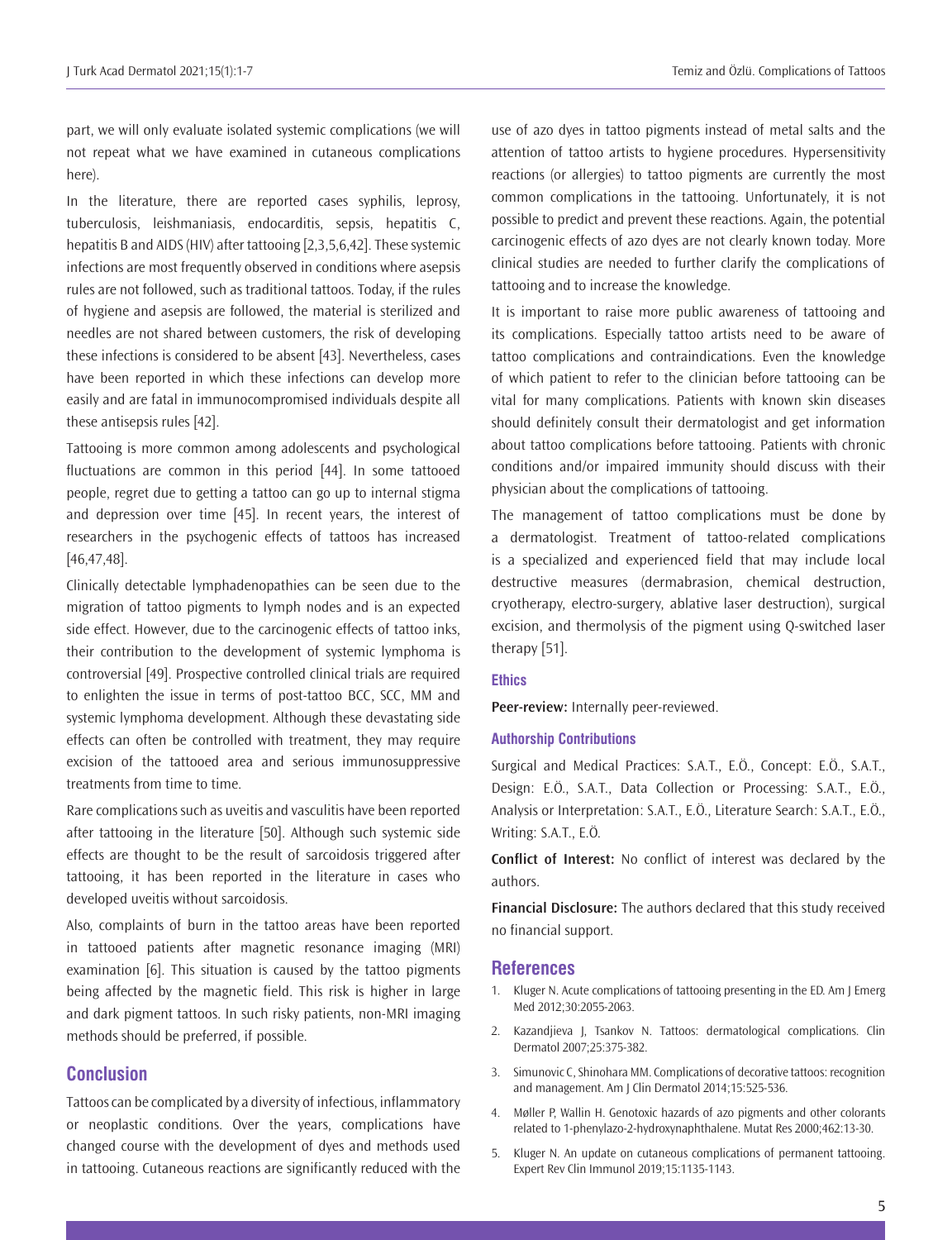- 6. Kluger N. Cutaneous and systemic complications associated with tattooing. Presse Med 2016;45:567-576.
- 7. Høgsberg T, Hutton Carlsen K, Serup J. High prevalence of minor symptoms in tattoos among a young population tattooed with carbon black and organic pigments. J Eur Acad Dermatol Venereol 2013;27:846-852.
- 8. Kluger N. Self-reported tattoo reactions in a cohort of 448 French tattooists. Int J Dermatol 2016;55:764-768.
- 9. Kluger N. Complications infectieuses cutanées associées au tatouage permanent [Cutaneous infections related to permanent tattooing]. Med Mal Infect 2011;41:115-122.
- 10. Porter CJ, Simcock JW, MacKinnon CA. Necrotising fasciitis and cellulitis after traditional Samoan tattooing: case reports. J Infect 2005;50:149-152.
- 11. Tendas A, Niscola P, Barbati R, Abruzzese E, Cuppelli L, Giovannini M, Scaramucci L, Fratoni S, Ales M, Neri B, Morino L, Dentamaro T, De Fabritiis P. Tattoo related pyoderma/ectyma gangrenous as presenting feature of relapsed acute myeloid leukaemia: an exceptionally rare observation. Injury 2011;42:546-547.
- 12. Ragland HP, Hubbell C, Stewart KR, Nesbitt LT Jr. Verruca vulgaris inoculated during tattoo placement. Int J Dermatol 1994;33:796-797.
- 13. Brancaccio RR, Berstein M, Fisher AA, Shalita AR. Tinea in tattoos. Cutis 1981;28:541-542.
- 14. Parker C, Kaminski G, Hill D. Zygomycosis in a tattoo, caused by Saksenaea vasiformis. Australas J Dermatol 1986;27:107-111.
- 15. Drage LA, Ecker PM, Orenstein R, Phillips PK, Edson RS. An outbreak of Mycobacterium chelonae infections in tattoos. J Am Acad Dermatol 2010;62:501-506.
- 16. Kennedy BS, Bedard B, Younge M, Tuttle D, Ammerman E, Ricci J, Doniger AS, Escuyer VE, Mitchell K, Noble-Wang JA, O'Connell HA, Lanier WA, Katz LM, Betts RF, Mercurio MG, Scott GA, Lewis MA, Goldgeier MH. Outbreak of Mycobacterium chelonae infection associated with tattoo ink. N Engl J Med 2012;367:1020-1024.
- 17. Wong HW, Tay YK, Sim CS. Papular eruption on a tattoo: a case of primary inoculation tuberculosis. Australas J Dermatol 2005;46:84-87.
- 18. Ghorpade A. Inoculation (tattoo) leprosy: a report of 31 cases. J Eur Acad Dermatol Venereol 2002;16:494-499.
- 19. Hibler BP, Rossi AM. A case of delayed anaphylaxis after laser tattoo removal. JAAD Case Rep 2015;1:80-81.
- 20. Serup J, Carlsen KH, Sepehri M. Tattoo complaints and complications: diagnosis and clinical spectrum. Curr Probl Dermatol 2015;48:48-60.
- 21. Ayanlowo OO, Gold-Olufadi SA, Akinkugbe AO, Otrofanowei E, Nga CN, Olumide YM. Growing trend of tattooing and its complications in Nigeria. Int J Dermatol 2017;56:709-714.
- 22. Rogowska P, Szczerkowska-Dobosz A, Kaczorowska R, Słomka J, Nowicki R. Tattoos: Evaluation of knowledge about health complications and their prevention among students of Tricity universities. J Cosmet Dermatol 2018;17:27-32.
- 23. Ozcan D, Seckin D. A Case of Localized Hypertrichosis Due to Temporary Henna Tattoo. Turk J Dermatol 2014;3:164-165.
- 24. de Groot AC. Side-effects of henna and semi-permanent 'black henna'tattoos: a full review. COD 2013;69:1-25.
- 25. Gulen F, Zeyrek D, Altinoz S, Peker E, Demir E, Tanac R. Urticaria and angioneurotic edema due to the temporary henna tattoo. Minerva pediatrica 2006;58:583-585.
- 26. Onder M, Atahan CA, Oztas P, Oztaș MO. Temporary henna tattoo reactions in children. Int J Derm 2001;40:577-579.
- 27. Thum CK, Biswas A. Inflammatory complications related to tattooing: a histopathological approach based on pattern analysis. Am J Dermatopathol 2015;37:54-66.
- 28. Torquato MF, Costa MKSD, Nico MMS. Cutaneous sarcoidosis: clinicoepidemiological profile of 72 patients at a tertiary hospital in São Paulo, Brazil. An Bras Dermatol 2020;95:57-62.
- 29. Antonovich DD, Callen JP. Development of sarcoidosis in cosmetic tattoos. Arch Dermatol 2005;141:869-872.
- 30. Kluger N. Sarcoidosis on tattoos: a review of the literature from 1939 to 2011. Sarcoidosis Vasc Diffuse Lung Dis 2013;30:86-102.
- 31. Ito T, Fujita Y, Nishie W, Hirata Y, Shimizu H. Spontaneously resolving granulomatous tattoo reaction in multiple color regions. J Dermatol 2014;41:647-648.
- 32. Boulart L, Mimoun M, Noel W, Malca N, Chaouat M, Boccara D. Dealing with tattoos in plastic surgery. Complications and medical use. Ann Chir Plast Esthet 2017;62:23-29.
- 33. Kluger N, Hakimi S, Del Giudice P. Keloid occurring in a tattoo after laser hair removal. Acta Derm Venereol 2009;89:334-335.
- 34. Islam PS, Chang C, Selmi C, Generali E, Huntley A, Teuber SS, Gershwin ME. Medical Complications of Tattoos: A Comprehensive Review. Clin Rev Allergy Immunol 2016;50:273-286.
- 35. An İ. Tatuaj Komplikasyonu Olarak Tip 2 Köbner Fenomeni Gelişen Psoriasisli Bir Olgu. Dermatoz 2018;9:1-3.
- 36. Marchesi A, Parodi PC, Brioschi M, Marchesi M, Bruni B, Cangi MG, Vaienti L. Tattoo ink-related cutaneous pseudolymphoma: a rare but significant complication. Case report and review of the literature. Aesthetic Plastic Surg 2014;38:471-478.
- 37. Gao H, Chen J. Eruptive xanthomas presenting in tattoos. CMAJ 2015;187:356.
- 38. Lim A, Tang PY, Oh CC. Lichen planus pemphigoides after body tattooing. J Cosmet Dermatol 2020;19:3048-3052.
- 39. Foerster M, Schreiver I, Luch A, Schüz J. Tattoo inks and cancer. Cancer Epidemiol 2020;65:101655.
- 40. Caccavale S, Moscarella E, De Fata Salvatores G, Piccolo V, Russo T, Argenziano G. When a melanoma is uncovered by a tattoo. Int J Dermatol 2016;55:79-80.
- 41. Manganoni AM, Sereni E, Pata G, Ungari M, Pavoni L, Farisoglio C, Calzavara-Pinton PG, Farfaglia R. Pigmentation of axillary sentinel nodes from extensive skin tattoo mimics metastatic melanoma: case report. Int J Dermatol 2014;53:773-776.
- 42. Shinohara MM. Complications of decorative tattoo. Clin Dermatol 2016;34:287-292.
- 43. Urbanus AT, Van Den Hoek A, Boonstra A, Van Houdt R, De Bruijn LJ, Heijman T, Coutinho RA, Prins M. People with multiple tattoos and/or piercings are not at increased risk for HBV or HCV in The Netherlands. PLoS One 2011;6:1- 6.
- 44. Naudé L, Jordaan J, Bergh L. "My Body is My Journal, and My Tattoos are My Story": South African Psychology Students' Reflections on Tattoo Practices. Current Psychology 2019;38:177-186.
- 45. Broussard K, Harton H. Tattoo or taboo? Tattoo stigma and negative attitudes toward tattooed individuals. The Journal of social psychology 2017;158:521- 540.
- 46. Pérez-Cotapos S ML, De Cuyper C, Cullen R (2018). Complications of Tattooing and Scarring. In: De Cuyper C., Pérez-Cotapos S M. (eds) Dermatologic Complications with Body Art. Springer, Cham. DOI: https://doi. org/10.1007/978-3-319-77098-7\_4
- 47. Bhargava S, Singh R, Kumari K. Significance of tattoo marks in forensic psychology: a review. Int J Curr Adv Res 2016;5:857-859.